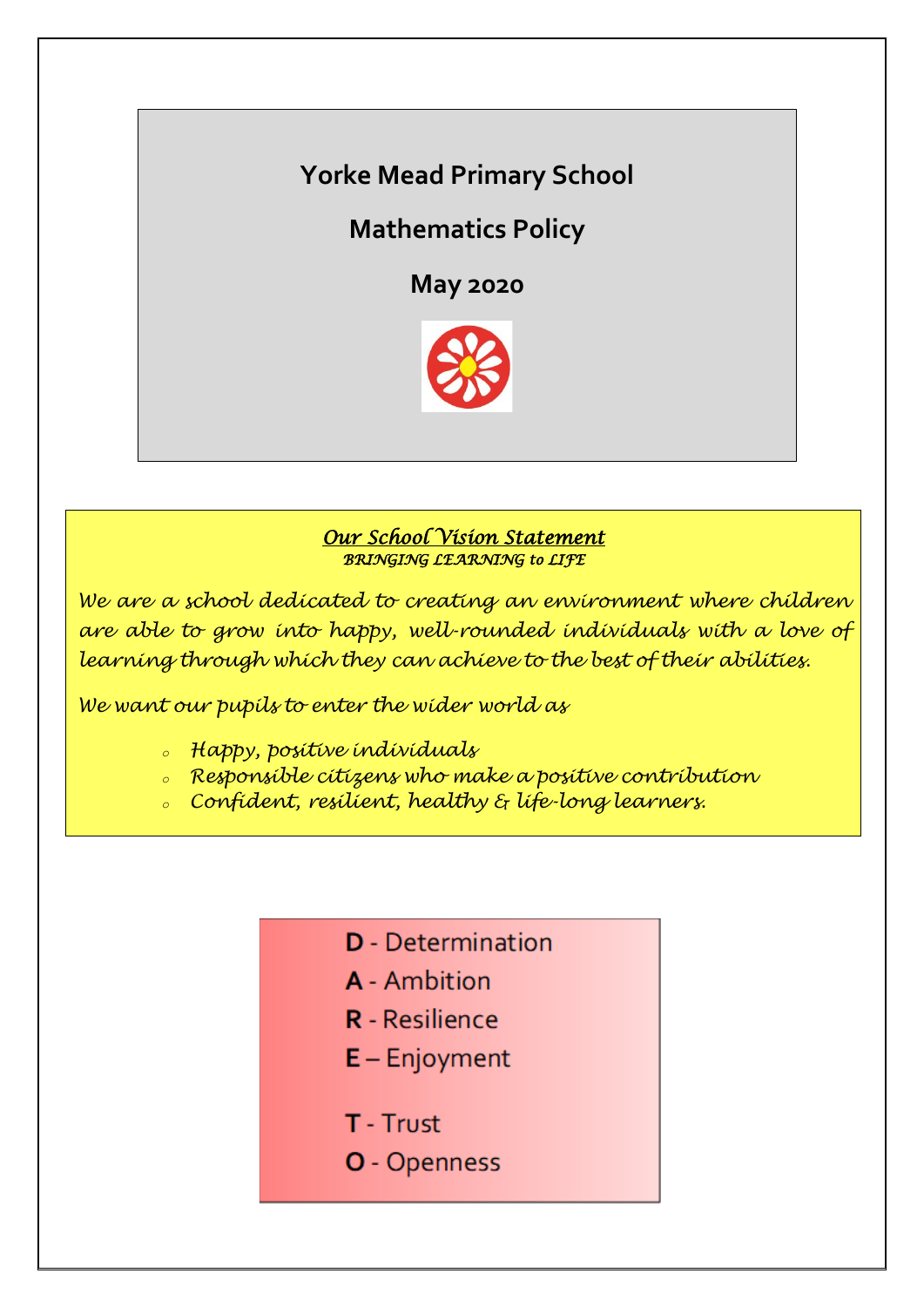## **Rationale and Ethos**

Mathematics is a creative and highly inter-connective discipline that is essential to everyday life. It involves the search for, and the study of, patterns & relationships.

Mathematics is crucial to a child's understanding of the way the world is ordered. It is a means of communicating information and ideas. It is also a creative activity, involving imagination, intuition & discovery. It is essential for all pupils whatever their ability.

Being a mathematician involves much more than learning facts, skills and methods to tackle calculations. It involves exploring and investigating mathematical systems and operating these systems in order to find out more about them. It involves applying knowledge, skills and understanding to solve problems about a variety of contexts.

The National Curriculum 2014 aims state that:

*"Mathematics is an interconnected subject in which pupils need to be able to move fluently between representations of mathematical ideas. The programmes of study are, by necessity, organised into apparently distinct domains, but pupils should make rich connections across mathematical ideas to develop fluency, mathematical reasoning and competence in solving increasingly sophisticated problems. They should also apply their mathematical knowledge to science and other subjects."* 

At Yorke Mead we have decided to follow the Hertfordshire Sequences planning across the school. These plans give teachers skeleton plans that they adapt for their class's current needs. By following these sequences across the school we are ensuring that there is a progression of skills and approaches to support the children. By adopting a whole school approach to the learning and teaching of mathematics across our school we aim to:

- Provide consistency in the same high standards across the whole school and agreement on expectations.
- Enable children to learn mathematics as efficiently as possible.
- Enable staff to teach and facilitate learning in mathematics as efficiently as possible.
- Give children the mathematic skills they require to be life-long learners.
- Provide an inclusive environment for all children built on quality first teaching.
- Learn from each other, through the adoption of a collaborative enquiry-based approach to teaching and learning, where good practice is shared.

**All our teaching is underpinned by the confidence that every learner can improve and that making mistakes and being stuck or 'in the pit' is a necessary and natural phase of new learning**.

## **Aims of the Curriculum at Yorke Mead**

The curriculum at Yorke Mead is intended to ensure each child:

- Develops high self-esteem, confidence and a true feeling of self-worth
- Develops a lively, enquiring mind and life skills so that he/she will have the ability to experiment, investigate, take risks, challenge, discriminate and make informed choices
- Is enriched, motivated and challenged by a broad and balanced curriculum and recognises the value of all areas of learning, including literature, sciences, the arts and humanities.
- Is valued for their individual contributions, recognises their role and develops a positive attitude towards everyone in the life of the school and community.
- Develops the positive skills and attitudes necessary to work both independently and collaboratively.
- Will be given equal opportunities to participate in all aspects of school life, with high expectations and ambition for every child and appropriate levels of challenge and support to enable them to achieve.
- Develops an understanding and respect for other races, cultures, gender, people with disabilities, religions and associated points of view.
- Understands the importance of and develops responsibility for keeping themselves physically and emotionally healthy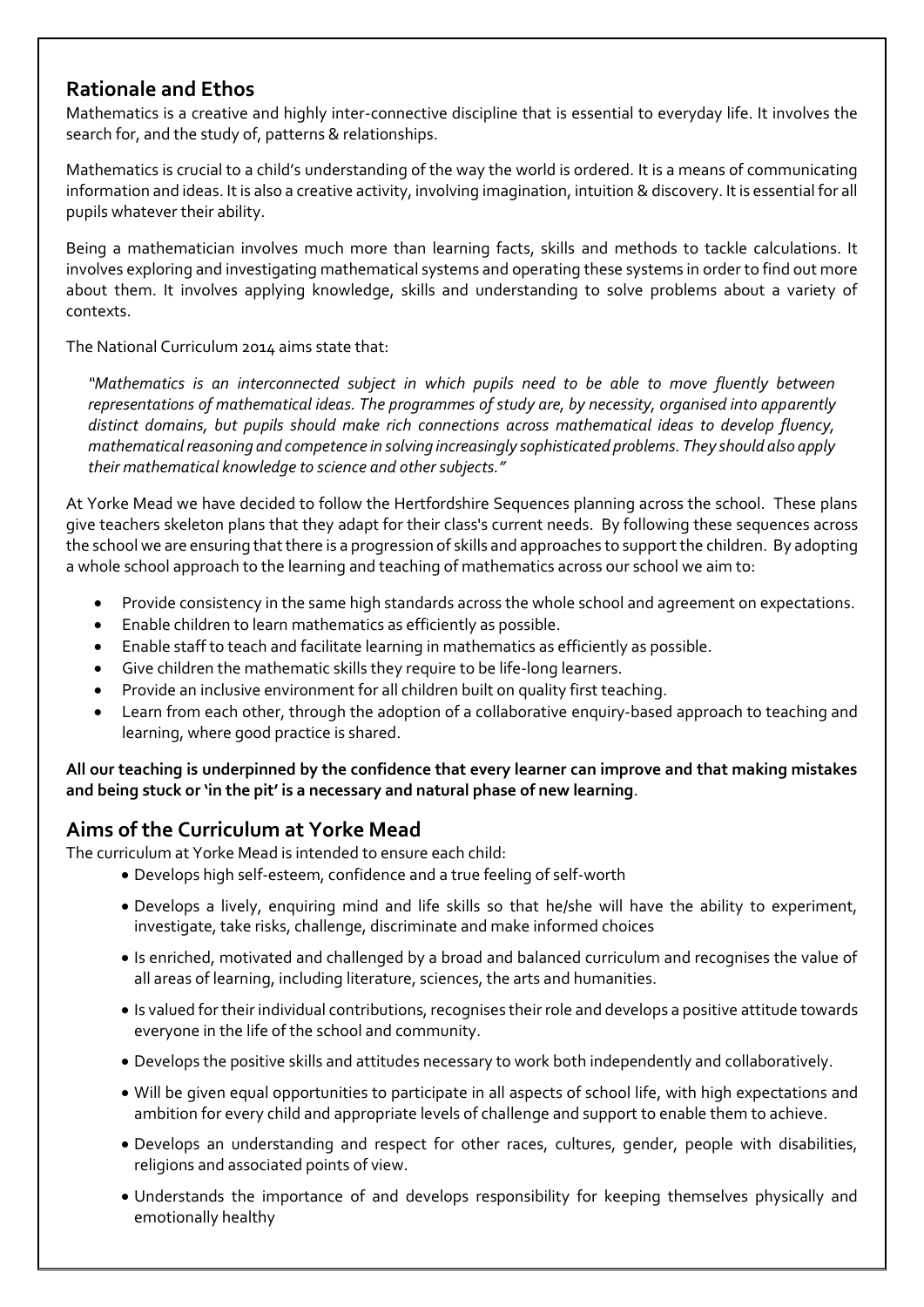- Acquires a set of moral values and attitudes including honesty, respect, sincerity, trust and personal responsibility.
- Is supported in their spiritual, moral, social and cultural development
- Is equipped with the knowledge and cultural capital they need to succeed in life

## **Aims of the mathematics Curriculum**

Using the Hertfordshire Sequence Plans for the teaching of Mathematics at Yorke Mead we aim to:

- Ensure all children become fluent in the fundamentals of mathematics so that they develop conceptual understanding and the ability to recall and apply knowledge rapidly and accurately.
- Involve all children in their learning and to give them a sense of achievement, positive attitude towards mathematics and an awareness of the fascination of mathematics.
- Provide a positive and supportive learning environment in which all children can enjoy their mathematics and feel able to rise to the challenge of developing competence and confidence in their mathematical knowledge, concepts and skills.
- Develop in children an ability to reason mathematically following lines of enquiry and to use their mathematical knowledge & skills to solve problems, to reason, to think logically, working systematically and accurately and to develop a mathematical argument or proof using mathematical language.
- Enable children to be able to communicate their mathematical understanding, explaining their reasoning to others both orally and on paper.
- Develop in children an ability to use & apply their mathematics across the curriculum and in real life.
- Develop an understanding of mathematics through the process of enquiry and experimentation.
- Develop mathematics by building from the concrete to pictorial and then to abstract across all years of the school.

*NB: This policy should be read in conjunction with the School Calculation Policy and the school Teaching & Learning Policy*

## **Curriculum Design**

*At Yorke Mead we have decided to follow and adapt the Hertfordshire Essentials Planning.* These plans are written to support the curriculum for primary teachers. The sequences are written as a spiral curriculum in which learning is built upon step by step, sequence by sequence and year on year. It is aspirational and ensures progression and coverage through the primary phase. Long term plans provide an overview of the learning for each term. The times indicated are for guidance only and cover fewer weeks than there are likely to be in a term. This allows for flexibility within the materials. As the sequences are built as a spiral progression teachers should not deviate from the teaching order in the long term plan. Sequences of learning including identification of NC statements covered and key concepts. Stepped learning opportunities demonstrate the order of learning. Handouts which can include speaking frames, practice examples, games and problems solving opportunities (Reference: Herts for learning). Teachers at Yorke Mead will adapt the plans for use in their class ensuring to track back where required and to add challenge for the children who are higher attainers. The Essentials is to be used as a skeleton to the lesson and the class teachers are required to adapt and prepare further activities, questions etc to aid learning.

#### **Mathematical Fluency**

The National Curriculum aims to ensure that all pupils become fluent in the fundamentals of mathematics so that pupils develop conceptual understanding and the ability to recall and apply knowledge rapidly and accurately.

Rote memorisation of basic facts is not fluency. Mental fluency involves the ready use of adaptive strategies across a variety of contexts. Pupils without adaptive fluency at their fingertips spend longer determining routine answers and less time on meaningful application slowing their overall progress in mathematics.

Being mathematically fluent goes beyond simply knowing number facts or definitions; to be truly mathematically fluent involves choosing methods and procedures and working flexibly.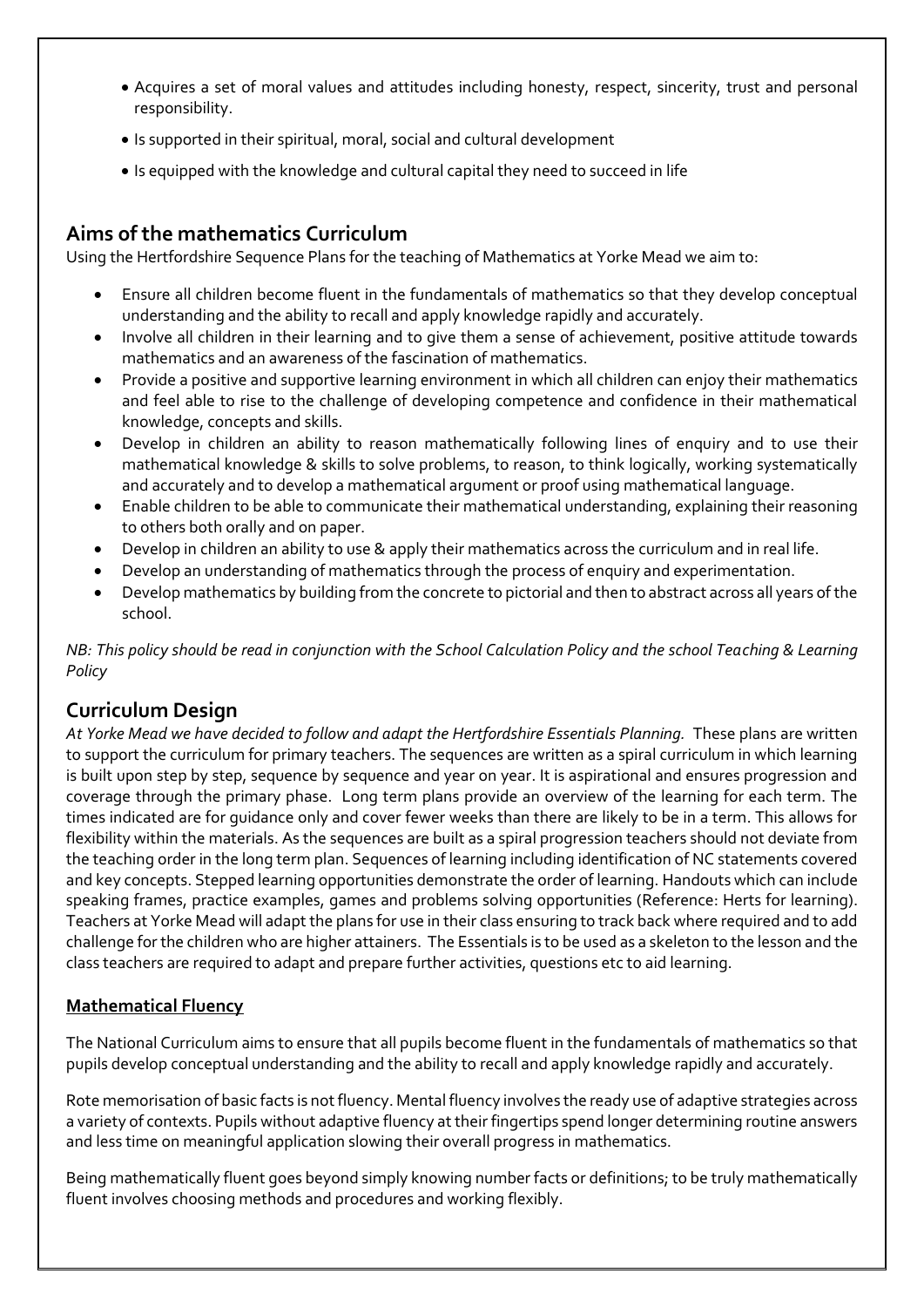#### **Key Stages of Mathematical Fluency Development**

If children are to develop mathematical fluency it is important, they develop a strong number sense. We believe that it is important that in the early development of their mathematics children focus on developing this number sense. In Early Years and Key Stage 1 our focus is on children working with numbers in order to achieve this working with three main foci:

#### **Subitising of Numbers**

This involves the ability to instantly recognise the number of objects in a small group without the need to count them (e.g. dot patterns on a dice, patterns on dominoes etc.). It is important for children in key stage 1 to learn that numbers are made up of other numbers as this develops the understanding of number relations and makes it possible for children to think about numbers with flexibility.

#### **Number Magnitude**

This involves understanding about a numbers place within our number systems. To have developed number magnitude a child will be able to consider numbers and the size of these numbers in relation to each other. They will be able to use all they know about numbers to begin to visualize numbers and their positions on number lines/ scales even when the numbers are not there.

#### **Development of Calculation Strategies and Recall of Core Facts**

In KS1 this means it is important for children to practice and over practice the core facts – number bonds, counting up & back in different amounts, halves and doubles

#### **Developing an understanding of Mathematics – from concrete to abstract.**

Liebeck (How Children Learn Mathematics) reminded educators of the essence of children developing both calculation competence and mathematical understanding. To solve real problems, we need to understand mathematics. Paradoxically, to understand mathematics, we need to solve real problems. The importance of children being able to play and explore their mathematics with real objects, in real situations, is a key element of mathematics at Yorke Mead.



As children develop mathematically they need to take the essential steps from the concrete to the abstract. At Yorke Mead we believe that at all stages of children's mathematical development, from Early Years to Year 6, this is achieved in the same way. Children need to progress through a sequence of abstraction.

#### I did by chocolore.  $0.007$  $VOMIR.$

## **How the mathematics curriculum meets the needs of children at Yorke Mead**

The children at Yorke Mead come from a variety of different backgrounds and social economic groups. They all have different life experiences and at Yorke mead we appreciate the effect this can have on a child's learning. We believe that every child can achieve and strive to ensure this happens at York Mead. Here are some of the ways we support specific groups of pupils at Yorke Mead.

#### **Special Educational Needs**

Children with SEN are taught within the daily mathematics lesson and are encouraged and supported to take part. Where applicable a child's IEP may incorporate suitable objectives for mathematical development which teachers keep in mind when they are planning work.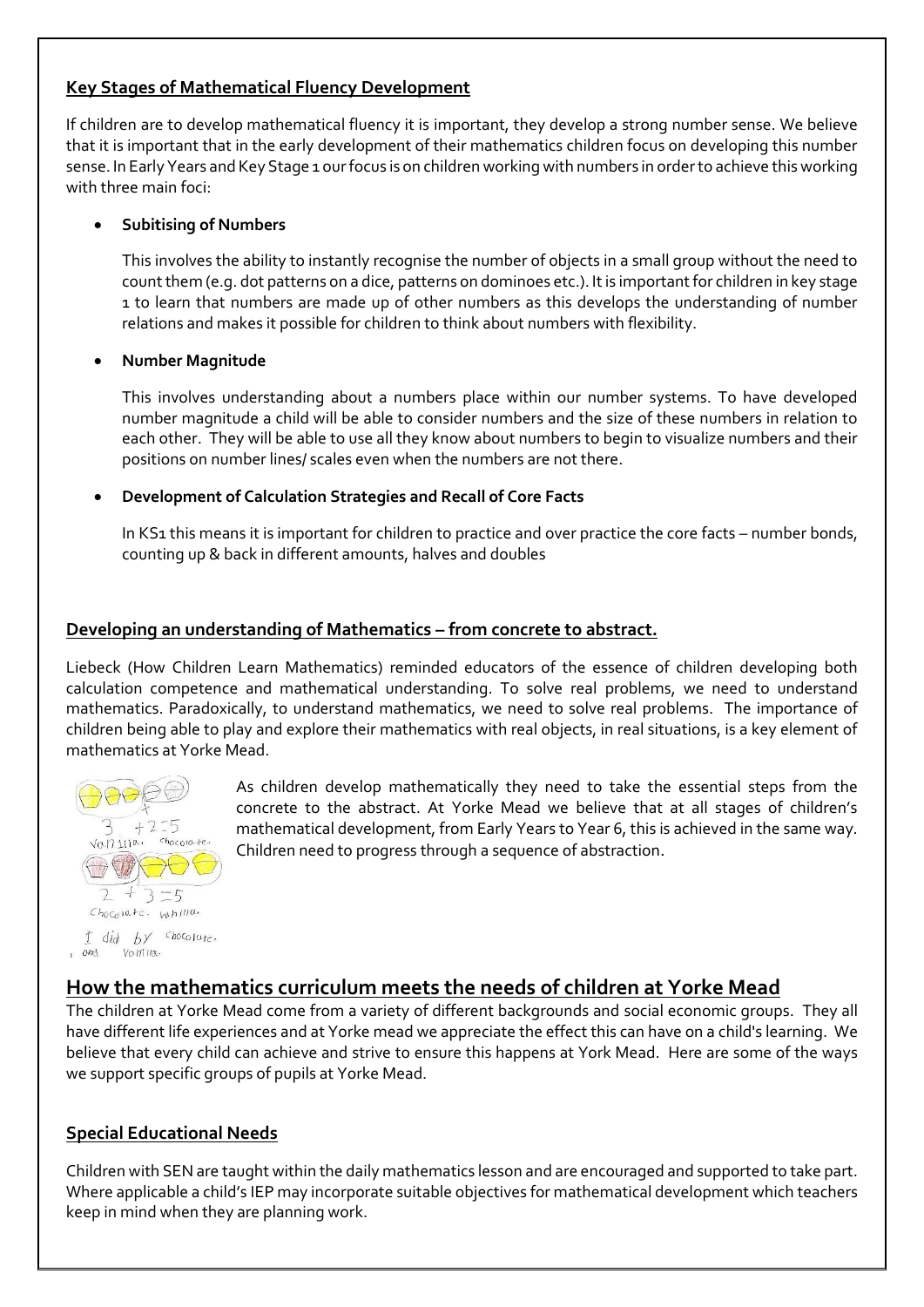Additional support staff, such as teaching assistants, allows a smaller ratio of adults to children. It is not appropriate that SEN children **always** work with support – they also need to be able to work independently, and teachers achieve this by careful and appropriate planning. It is also highly important that teaching assistants work with pupils at all levels and that those who find mathematics the most challenging benefit from more opportunities to work with a teacher.

#### **Currently Lower Attaining Pupils**

Where it is identified that children are currently lower attainers teachers will support these children through differentiation and where appropriate tracking back to earlier years in the Hertfordshire Sequence plans which are available for staff on the shared drive. These children may also, if appropriate be given additional support through short term, carefully planned interventions. It is not appropriate that currently lower attaining children **always** work with support – they also need to be able to work independently, and teachers achieve this by careful and appropriate planning.

#### **Currently Higher Attaining Pupils**

Within the daily mathematics lesson teachers not only need to provide appropriate activities to support children who find mathematics difficult but also activities that provide appropriate challenges for children who are high achievers in mathematics. On occasions a Turbo challenge may be provided to stretch higher attaining children further if assessment has shown this is required. These turbo challenges are aimed at deepening children's understanding and developing higher level thinking skills. This may involve children proving a mathematical concept in more than one way or investigating generalizations to prove mathematical hypotheses. Included in the Hertfordshire Sequence Plans there are a number of activities specifically for these pupils to support our teachers planning. It is important that these children are given the opportunity to, at times, work alongside an adult in the classroom.

#### **English as an Additional Language**

We incorporate mathematics into a wide range of cross-curricular subjects and seek to take advantage of multicultural aspects of mathematics.

In the daily mathematics lesson, we support children with English as an additional language in a variety of ways e.g. repeating instructions, emphasising key words, using picture cues, playing mathematical games, encouraging children to join in counting, chanting, finger games, rhymes etc.

Children for whom English is an additional language may benefit from Pre-Teach sessions where new mathematical vocabulary is introduced prior to the maths lesson.

In our maths lessons we use talking frames these are used to support all the children with mathematical language but are especially beneficial to those who have additional language needs.

#### **Gender**

We aim to encourage all children to see themselves as mathematicians and to strive to achieve their full potential. It may be appropriate at times for a group of same sex children to work together e.g. quiet girls, to encourage them to talk about their mathematics. The Inclusion lead across the school monitors progress of both boys and girls alongside the mathematics leader to ensure any gap is identified and action is taken to reduce this.

## **How the mathematics curriculum supports the development of children's reading**

Where possible and educationally appropriate in mathematics we try to make links to the class text or topic to develop cross curriculum links. An example of this is in the foundation stage the maths activities during free flow and focus groups will usually relate to the class text. In maths children develop the ability to read mathematical language and there is much discussion about what the different symbols we use, and vocabulary means. Both orally and in writing the children are immersed in mathematical language and discussions are held about which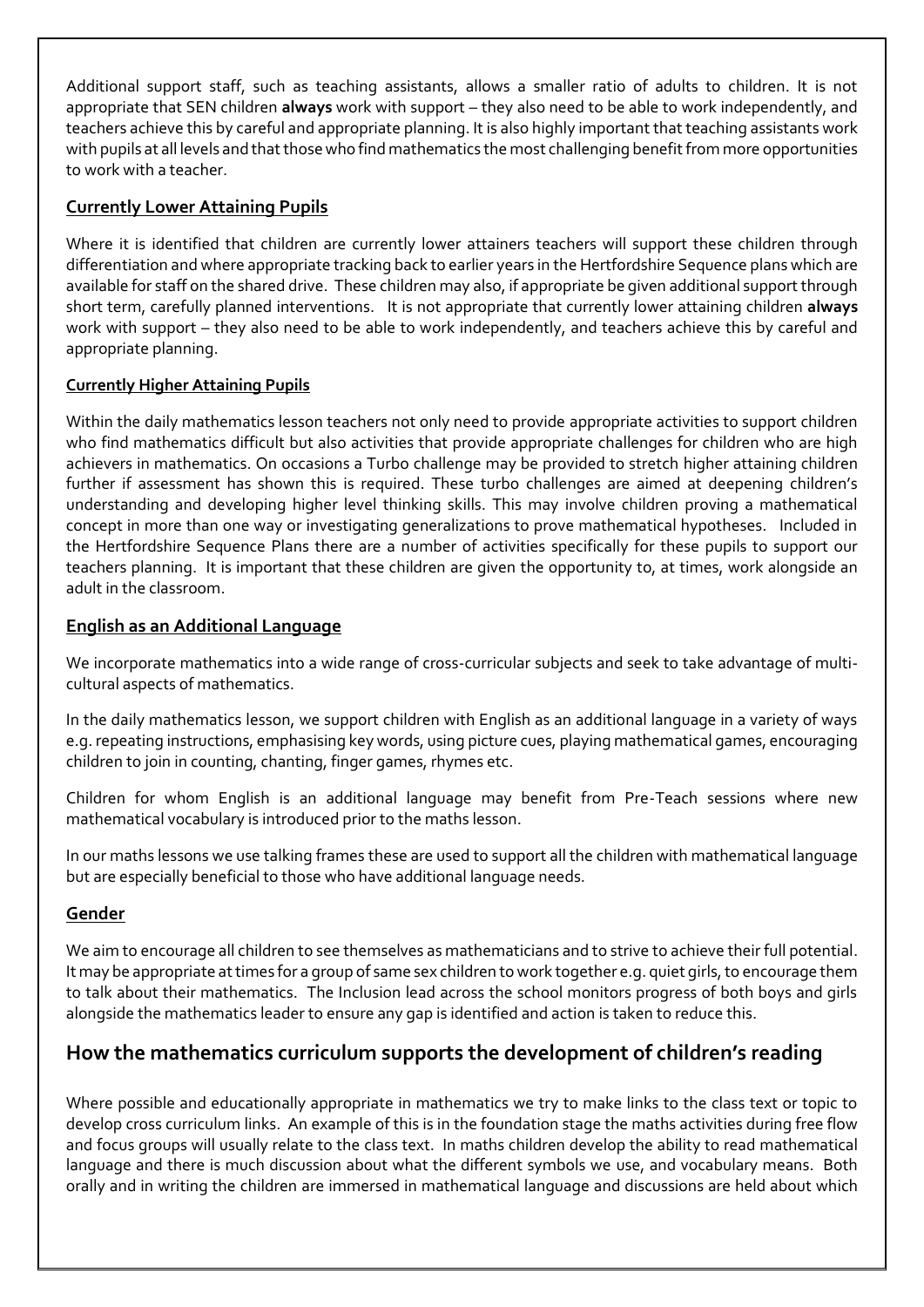words mean the same. Children at Yorke Mead are taught how to read and understand word problems and given the skills to understand how to apply their maths skills.

## **How the mathematics curriculum supports children's spiritual, moral, cultural, social development**

**Spiritual –** Through the mathematics curriculum at Yorke Mead we aim to support the children's ability to reflect on their thinking and that of those around them through the wonder of where maths occurs in nature e.g. the symmetry of a minute snowflake. Through problems solving the children get the feeling of amazement that they have been able to solve something that seemed so challenging. Or when they listen with awe to a fellow pupil's explanation of how to solve a mathematical problem. In mathematics we are able to discuss and share the thoughts and ideas around infinity and what this means.

**Moral –** Much of the mathematics we teach at Yorke Mead relates to real life so there are many aspects of the curriculum that lend themselves to develop children's morals. Here are just some of the ways that maths can support the children's moral development. During lessons on data handling we can look at how data is used to show opinions and how it can be manipulated. How fairly a survey is written. Discuss what data can be used for and the size and mix of people being questioned. Through problem solving the children may need to question morals and will be encouraged to respect the ideas and reasoning of others whilst also questioning the ideas. Fractions can be used to help teach about fairness as can division. When using the mathematics apparatus there is the need to think about the fairest way to share the apparatus and take turns.

**Cultural –** In mathematics children at Yorke Mead get the opportunity to show their cultural development through their willingness to participate in and respond maths work from a number of different cultures for example, shapes in Rangoli patterns, the shapes and patterns in Islamic art and the use and meaning of Roman numerals.

**Social –** At Yorke mead the children change their talk partners weekly giving them the opportunity to work with a range of different children across the year in all subjects including maths. There are often opportunities within maths for social development where the children must share apparatus or work within small groups. Much of the maths we do requires the children to explain and question. Having the ability to listen and respond to others is a vital part of the children's development.

## **How the mathematics curriculum supports children's emotional well being**

A brief overview of how the mathematics curriculum supports the development of the whole child. Please read this in conjunction with the school document 'Personal Development at Yorke Mead'.

| <b>SMSC</b><br>Spiritual, Moral, Social &<br><b>Cultural Development</b> | <b>British Values</b><br>Democracy.<br>The rule of law.<br>Individual liberty.<br>Mutual respect.<br>Tolerance of those of different<br>faiths and beliefs                                                                                                                                                                                                                                  | <b>Character</b><br><b>Education</b><br>Develop as moral, civic,<br>good, mannered, behaved,<br>non-bullying, healthy, critical,<br>successful, traditional,<br>compliant or socially<br>acceptable beings | <b>Cultural Capital</b><br>The accumulation of<br>knowledge, behaviours,<br>and skills that a student<br>can draw upon and which<br>demonstrate their cultural<br>awareness | 5 Ways to<br><b>Wellbeing</b><br><b>Well-being is central to</b><br>teaching at Yorke Mead. It<br>underpins every curriculum<br>area and all children have<br>specialist staff to work<br>with.                                                                              |
|--------------------------------------------------------------------------|---------------------------------------------------------------------------------------------------------------------------------------------------------------------------------------------------------------------------------------------------------------------------------------------------------------------------------------------------------------------------------------------|------------------------------------------------------------------------------------------------------------------------------------------------------------------------------------------------------------|-----------------------------------------------------------------------------------------------------------------------------------------------------------------------------|------------------------------------------------------------------------------------------------------------------------------------------------------------------------------------------------------------------------------------------------------------------------------|
| Please see above                                                         | These values underpin all<br>areas of mathematical<br>learning and are<br>particularly prevalent in<br>maths linked to P4C. In<br>mathematics they are<br>supported by the use of<br>diverse materials<br>representing different<br>cultures, taking into<br>account the views of<br>others in share activities.<br>following class rules,<br>making own choices within<br>safe boundaries. | In mathematics this links to<br>critical thinking in<br>discussions such as group<br>work in investigations or<br>playing mathematical<br>games as team and against<br>other teams                         | In mathematics this<br>applies to cross<br>curricular work, using<br>patterns from other<br>cultures, working in<br>mixed age groups for<br>example on "maths<br>day''      | In mathematics we<br>consider positive<br>communication skills,<br>good problem-solving<br>skills, healthy coping<br>skills and resilience to<br>manage failure $-$ the<br>use of the "pit", using<br>our 5 B's, the<br>knowledge, skills and<br>confidence to seek<br>help. |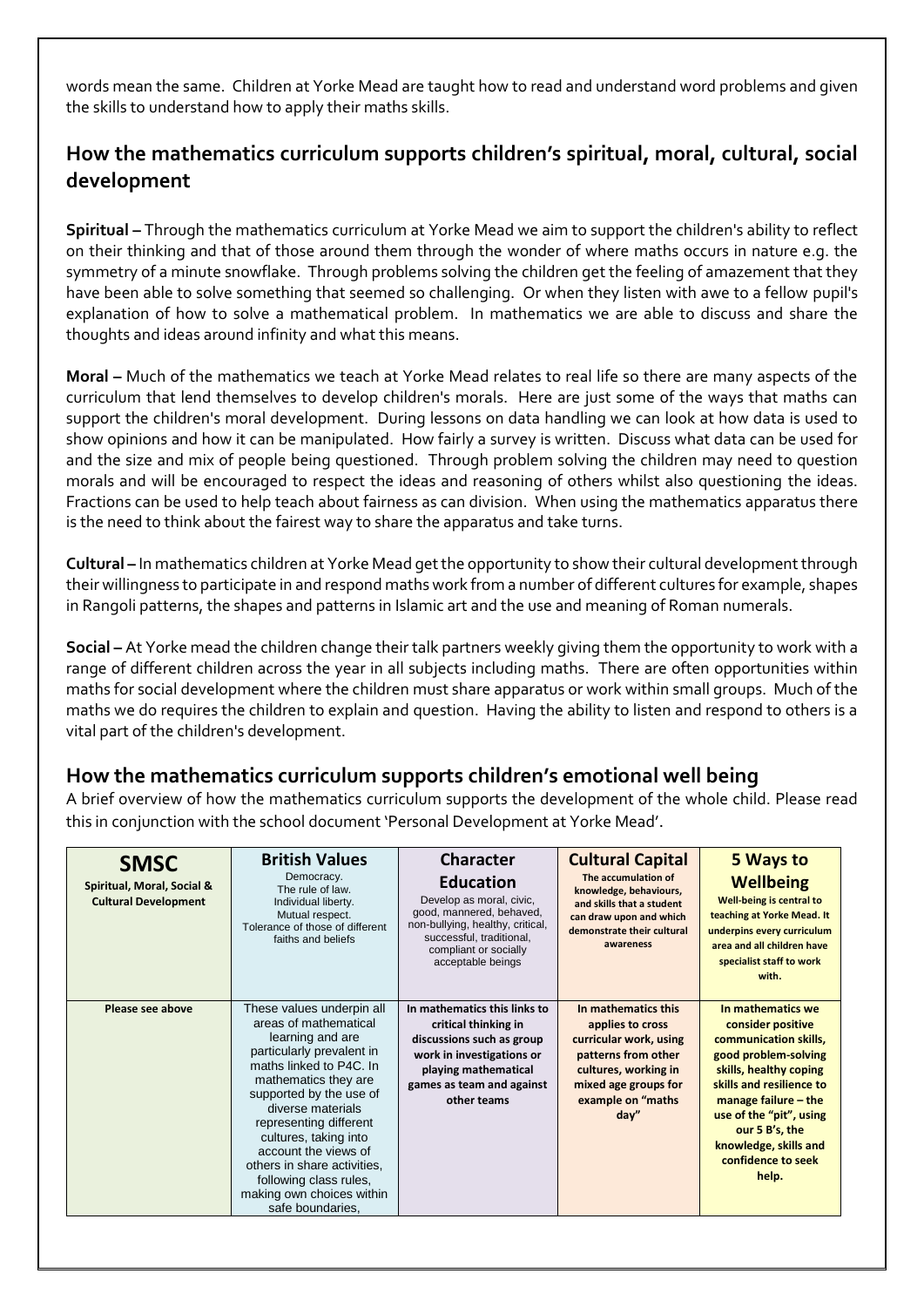## **Organisation and planning**

#### **Organisation**

At Yorke Mead we value the team approach and with this in mind we aim to group subjects together so that consistency across similar subjects is maintained as far as possible. This also means subject leaders are not working in isolation.

Mathematics is part of the **discover** team along with science, computing and design and technology.

Yorke Mead follows the Hertfordshire Essential Planning. The sequences are written as a spiral curriculum in which learning is built upon step by step, sequence by sequence and year on year. It is aspirational and ensures progression and coverage through the primary phase.

#### **Planning –**

Teachers at Yorke Mead are provided access on the staff drive to the long and medium term plans from the Hertfordshire Essentials. These plans outline the curriculum content and learning intentions to be covered throughout the year, the order that they are to be completed and the skills to be taught. It is the teacher's job to outline the delivery of this curriculum in a detailed daily plans which may be on a Powerpoint presentation, written table or smart board style depending on the preference of the



teacher. The purpose of this is to manage workload of the teachers and to ensure that time spent on planning is the most purposeful it can be to meet the needs of the teachers and the children.

Each class teacher is responsible for planning for the mathematical learning in their classroom, working in consultation with their year group partner and the mathematics subject leader.

The approach to the teaching of mathematics within the school is based upon these key principles:

- *a mathematics lesson every day*
- *a clear focus on developing mathematical fluency with mental calculation; going broader, richer, deeper at each stage before progressing onto higher skills*
- *a clear focus on direct, instructional teaching & interactive oral work with the whole class and guided groups*
- *an emphasis on & encouraging children to talk about their maths work*

In the Foundation Stage teachers base their objectives to enable the children to work toward the Early Learning goals for Mathematical Development. Children will work individually and in small groups with some whole class discussions. Teachers in Year 1 build upon this work with a whole class introduction and plenary but continuing with small group activities in the Autumn Term. Over the Spring Term teachers in Year 1 draw the elements of a daily maths lesson together so that by the Summer Term in Year 1 children are familiar with the whole class mathematics lesson. The key focus of learning in Year 1 is on a thorough understanding of numbers to 20 and fluency working with these.

In Key Stage 1 the daily mathematics lesson is at least 45 – 50 minutes long, and in Key Stage 2 the lesson lasts around 60 minutes. The lesson is usually in the morning; though where timetabling makes this difficult or opportunity is being taken to explore a cross curricular link there may be occasion for the lesson to take place at other times.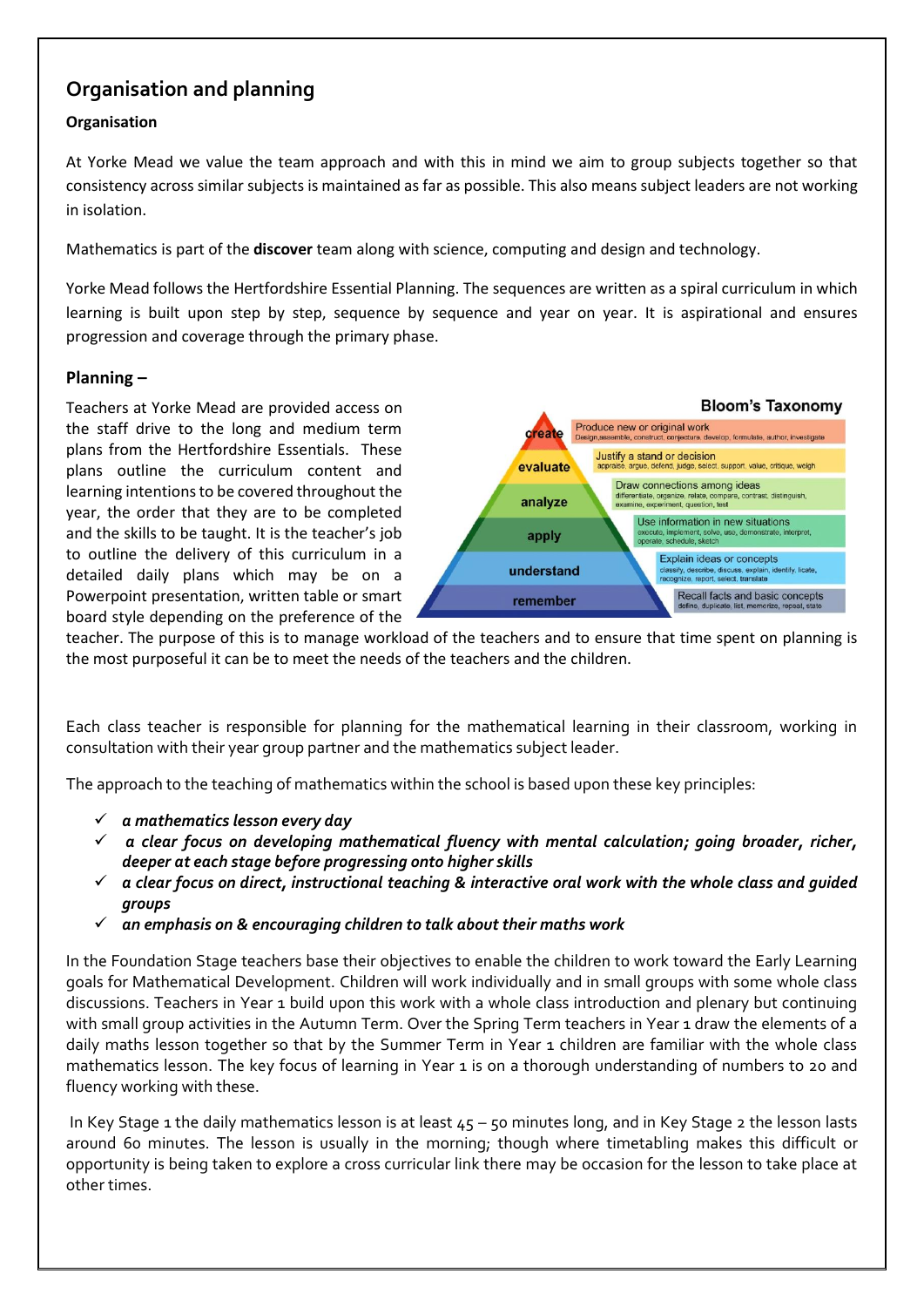A copy of the lesson plan (or notebook / PowerPoint) is given to any teaching assistant working with the class in sufficient time for them to be able to read & discuss with the class teacher prior to the lesson. Copies of lesson plans are kept on the school network. The mathematics co-ordinators will monitor planning throughout the school.

#### **Super, Mega, Ultra**

Planning is generally differentiated to three levels to allow children to work at an appropriate level for their ability. Children are encouraged to choose the level of challenge for themselves depending on their confidence in the task. Staff at Yorke Mead recognize that children may be highly confident in some aspects of mathematics e.g. money yet less sure in other aspects e.g. time. Super, Mega, Ultra challenges allow flexibility in teaching so that children are able to be challenged appropriately in every lesson. Children are encouraged to recognize when a challenge is too easy or too hard and to move between challenges in any lesson as appropriate. At times an "turbo-challenge" is added for those who need a greater challenge.

Teachers will monitor the challenges children are choosing and if necessary, support and encourage them to choose the right level of challenge. Where teachers feel that groups would benefit learning these are used, any groups are flexible to allow children to be challenged appropriately and respond to day to day assessments.

#### **Progression and Sequence of Learning**

By the whole school following the Hertfordshire Essential Planning this help ensure that there is appropriate challenge and progression across the school, this is monitored by the mathematics subject leaders. Teachers use destination questions to ensure that children understand the taught concept. These destination questions are produced at an age-related level giving the teacher a good understanding of how the child has coped with the concept being taught. In KS2 the children are sometime times given the opportunity to feedback what they have learnt and can remember from a lesson during purple pen time.

#### **Early Years**

All aspects of our curriculum for Key Stage One and Two build from the Early Years curriculum, which is centred around the needs and interests of the Early Years children at Yorke Mead. Whilst this policy is relevant to all stages of education at Yorke Mead it is essential this is read in conjunction with the EYFS policy.

This mathematics curriculum policy should be read in conjunction with the following policies:

- Yorke Mead curriculum policy
- Teaching and Learning Policy
- Early Years Foundation Stage (EYFS) Policy
- Personal development at Yorke Mead

## **Assessment for Learning**

In marking books teachers at Yorke Mead recognize they are marking for the children. Marking should be prompt and timely to enable the formative assessment to feed into the next lesson. **An essential element of this is giving children time to read and respond to the previous days marking at the start of the next lesson.** 

Work in mathematics can generate a great deal of marking, and it is recognised that it is not always possible or desirable to carry out in depth marking of every piece of work. Work involving routine practice could in the key Stage 2 at times be peer marked with guidance from the teacher and at times Year 5 and 6 children could be encouraged to check computational work using a calculator. At these times the focus will be on sharing the process or methods used.

The **quality of marking is the crucial factor**. Marking should be diagnostic not just summative. It is best done through conversation with the child, but the school acknowledge constraints of time do not always allow this. A simple "x" is of little assistance unless accompanied by an indication of where the error occurred, together with an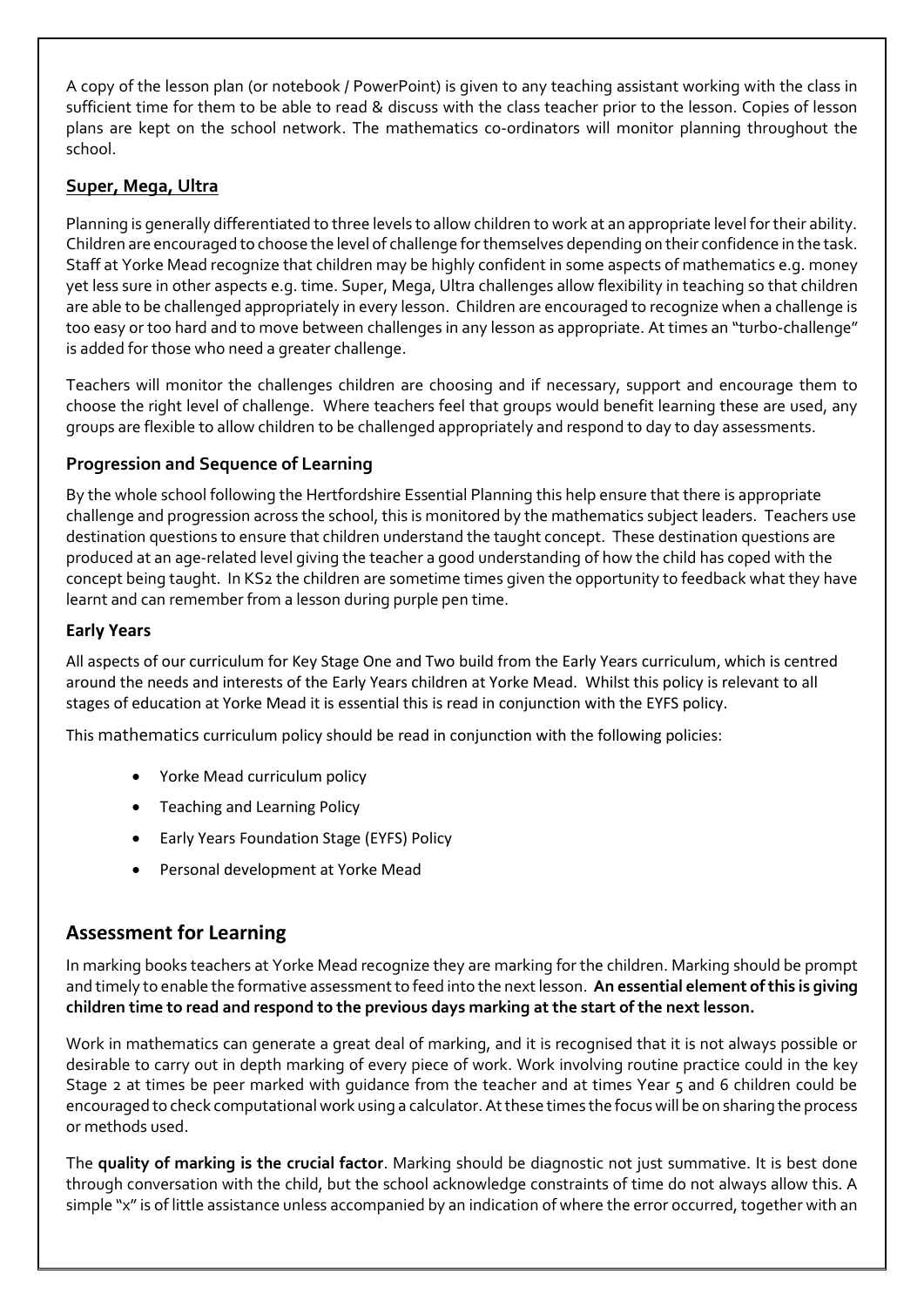explanation of what went wrong. If a child has struggled with an activity to see a series of X's will do little to their self- esteem. At such times it is more appropriate that marking is done through a conversation with the child.

**Next step / modelling** in marking should be used to help children identify where they have a misconception or to move learning on. This approach to marking should not be restricted to only times when a child has struggled – **it should also be used to challenge children further**.

Younger children may struggle to read explanations and teachers may choose to mark work of these children with comments to support assessment, with more immediate feedback being given to the child using stickers or verbal comments. Teachers of these children will tick the WALT with either one tick for partially met or two ticks for fully met.

Children also should have regular opportunities to have a learning conversation about their mathematics with their teacher. These generally take place on a weekly basis for 3-4 children during one of the longer assemblies. This time is used to share approaches to learning and discuss targets for future learning.

At Yorke Mead we believe that daily high-quality formative assessment provides the link between teaching and learning.

Each teacher is expected to make regular ongoing assessments of a child's progress to enable them to plan appropriately the next steps of learning. These may be recorded using anecdotal notes on the daily lesson plan, on feedback sheets by a teaching assistant kept by the teacher or as comments in the child's maths book.

Across the school times tables are taught weekly and tested every fourth week. These are marked with the children so that misconceptions can be corrected, and the merits of different methods discussed. The results of these tests and a certificate are sent home so parents can support their children's learning of multiplication tables and associated division facts. There are ladders of attainment for each year group. Each child will receive either a well done, bronze, silver, gold or platinum certificate. When this test is revisited the child can aim to attain a higher level.

At Yorke Mead in mathematics we carry out the following more formal assessments:

- End of Unit Assessments at the end of each unit teachers highlight against learning objectives to show the learning that has been achieved. The highlighting is colour coded (orange autumn, yellow spring and green summer) to show the rate of progress
- Assessment Tasks –Using the principles of assessment for learning, we make use of a series of tasks designed for teachers to use within teaching and learning sequences. These help teachers to identify shortterm (within the same lesson) and longer-term adaptations and adjustments required for individuals and groups of learners to become more successful.
- Formal Written Tests In the Spring & Summer Term children in KS2 complete a formal test appropriate to their mathematical ability. Year 6 take the SATS tests set every May.
- Year 2 pupils take the formal written SATS tests in May each year which are used to inform the teachers' assessments alongside the TAFS.

The Senior Management Team track termly each pupils progress. As part of this each term class teachers meet with the senior leadership team for a Pupil Progress Meeting. The aim of this meeting is to allow reflection on groups of children who are achieving well and what is supporting this, and the identification of pupils who are not progressing & what may support their progress.

## **Inclusion**

Teachers set high expectations for all pupils. They will use appropriate assessment to set ambitious targets and plan challenging work for all groups, including:

- Currently higher attaining pupils
- Pupils with low prior attainment
- Pupils from disadvantaged backgrounds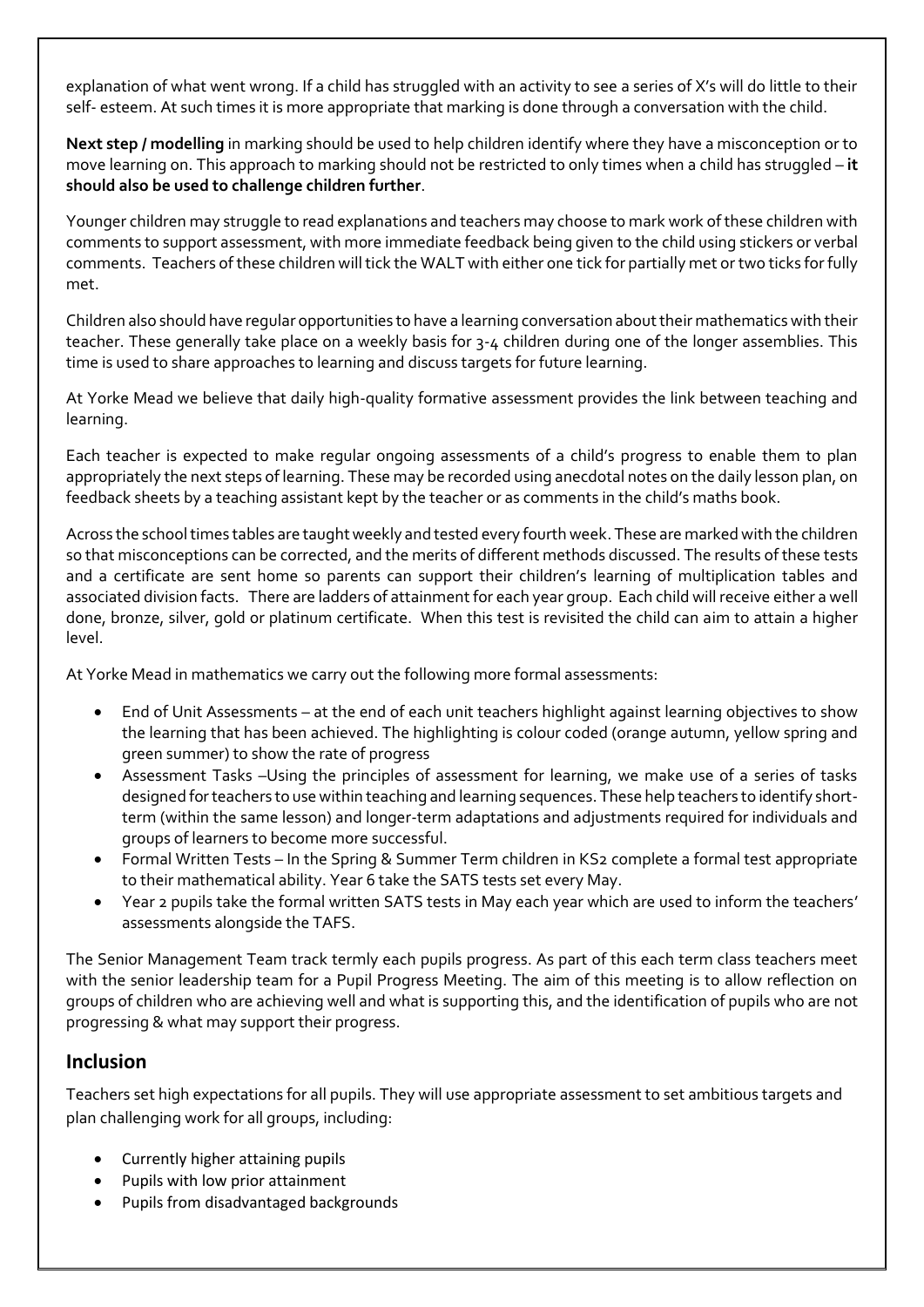- Pupils with SEN
- Pupils with English as an additional language (EAL)

Teachers will plan lessons so that pupils with SEND can study every National Curriculum subject, wherever possible, and ensure that there are no barriers to every pupil achieving.

Teachers will also take account of the needs of pupils whose first language is not English. Lessons will be planned so that teaching opportunities help pupils to develop their English, and to support pupils to take part in all subjects.

Further information can be found in our statement of equality information and objectives, and in our SEN policy and information report.

## **Safeguarding and Safe Practise**

In all areas, at all times, staff at Yorke Mead are aware of safeguarding responsibilities and health and safety. Some aspects of learning naturally require greater need to be aware of planning for safe practise than others. Where there is any form of risk to children staff will have completed a risk assessment to manage this risk and ensure procedures minimise or remove the risk. The school has a number of generic risk assessments to cover those aspects where risk will be evident at all times such:

- *Working with potentially hazardous equipment e.g. scissors.*
- *Outdoor learning*
- *School trips*

There are times when children may be more likely to disclose a safeguarding concern, for example as part of mathematics when scores for tests are given, if there is a risk of a negative response from parents due to a child's achievement. There is also always the possibility that a real-life word problem could trigger an emotional response or memory for children. Should there be a concern or disclosure from a pupil, staff will always follow the school safeguarding policy.

## **The role of the mathematics subject leaders**

Subject Leaders will ensure that the school curriculum is implemented in accordance with this policy and specific subject and that:

- All required elements of the mathematics curriculum have aims and objectives which reflect the aims of the school and indicate how the needs of individual pupils will be met.
- Long term planning is available for mathematics to support individual teachers in their planning
- The amount of time provided for teaching mathematics is adequate and the curriculum meets the aims and objectives for each year group.
- Standards within the mathematics are monitored, meet the expectations and that the head teacher and phase leader is informed of any concerns around this.
- Resources required to deliver the mathematics curriculum are available and accessible to staff.
- The policy and practise within mathematics is updated to reflect current educational research in consultation with the Head teacher, SLT and governors.
- Supporting staff to have the pedagogical understanding necessary to successfully teach the mathematics curriculum, and any required training is brought to the attention of the senior leadership team.
- The school's procedures for assessment meet all legal requirements
- Where appropriate, the individual needs of some pupils are met by permanent or temporary disapplication from all or part of the National Curriculum, allowing the most appropriate individual curriculum needs to be met in consultation with the Head teacher and school SENDCo.
- Proper provision is in place for pupils with different abilities and needs, including children with SEND policies.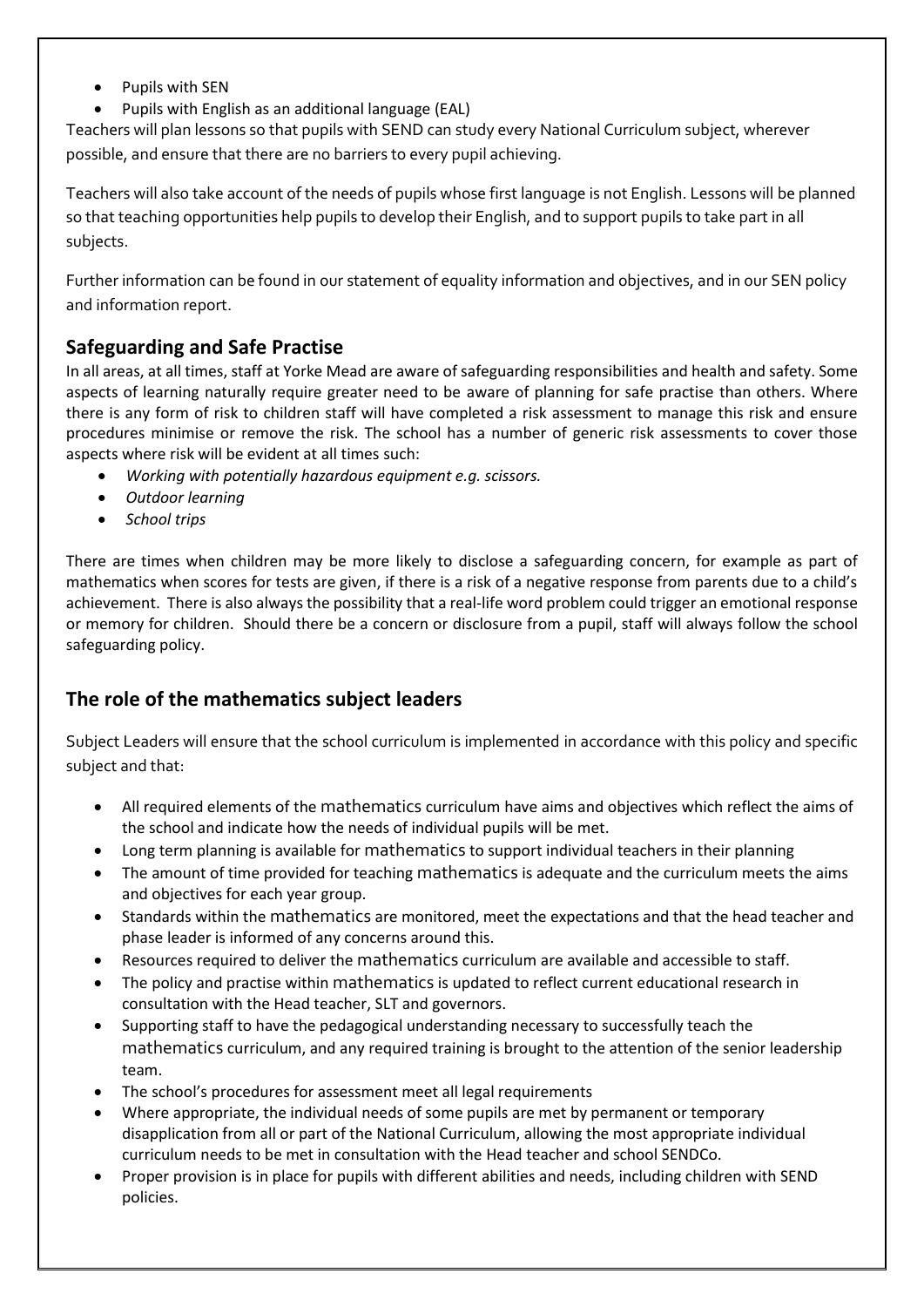Link governors are kept up to date with policies and procedures linked to mathematics.

**This policy should be read in conjunction with the Yorke Mead Curriculum Policy. The following sections are as listed within this policy:** 

- **Legislation**
- **Roles and responsibilities**
- **Monitoring, reporting and evaluation**

#### **Policy Review**

This policy will be reviewed every three years by the headteacher, senior leadership team and governor curriculum team. At every review, the policy will be shared with the full governing board.

## **Links with other policies**

This policy links to the following policies and procedures:

- Teaching and Learning Policy
- EYFS policy
- **•** Assessment policy
- SEN policy and information report
- Equality information and objectives
- Inclusion Policy
- Relationships Education, Sex and Relationships Education (SRE) and Health Education Policy
- Pupil Premium Policy

#### Appendices

*Please attach in the appendices a copy of the following:* 

- An Interactive Maths Board/ Working wall where mathematical vocabulary, models & images are displayed as reference and activities are included to support and engage children in their learning.
- **Mathematical Toolkits** to support learning each classroom is equipped with a range of practical resources to support children in their work. These include counting apparatus, number lines, number squares, maths dictionaries, calculators etc. Children should know where resources are kept and always feel that they are able to select resources as required to support their work. Some more specific resources are stored in a central maths area for teachers to select when required. **Teachers are focused on teaching children how to access and use practical resources efficiently to support their learning.** Resources should never be simply placed on tables without prior teaching.
- **Thinking time / Talk Partners** questions when asked should where possible be open to encourage children's thinking skills and children should all get the opportunity to participate. Teachers make use of a variety of methods to ensure all children are involved in mathematical discussions and are encouraged to explain their thinking to others. Lolly sticks enable all children to be actively encouraged to take part in mathematical thinking.
- **Learning Journey** to help children to understand why they are learning something, and where their learning will be leading to in any one unit of work, teachers will share the units learning journey with the children rather than just the days learning intention. On a day to day basis teachers can then identify where they have reached within the learning journey.
- **Good Mistakes and Being Stuck** where possible we aim to help children see mistakes as learning opportunities and view these positively. Teachers will praise children who recognise their mistakes and learn from these, 'borrowing mistakes' for others in the class to learn from. Children are also encouraged